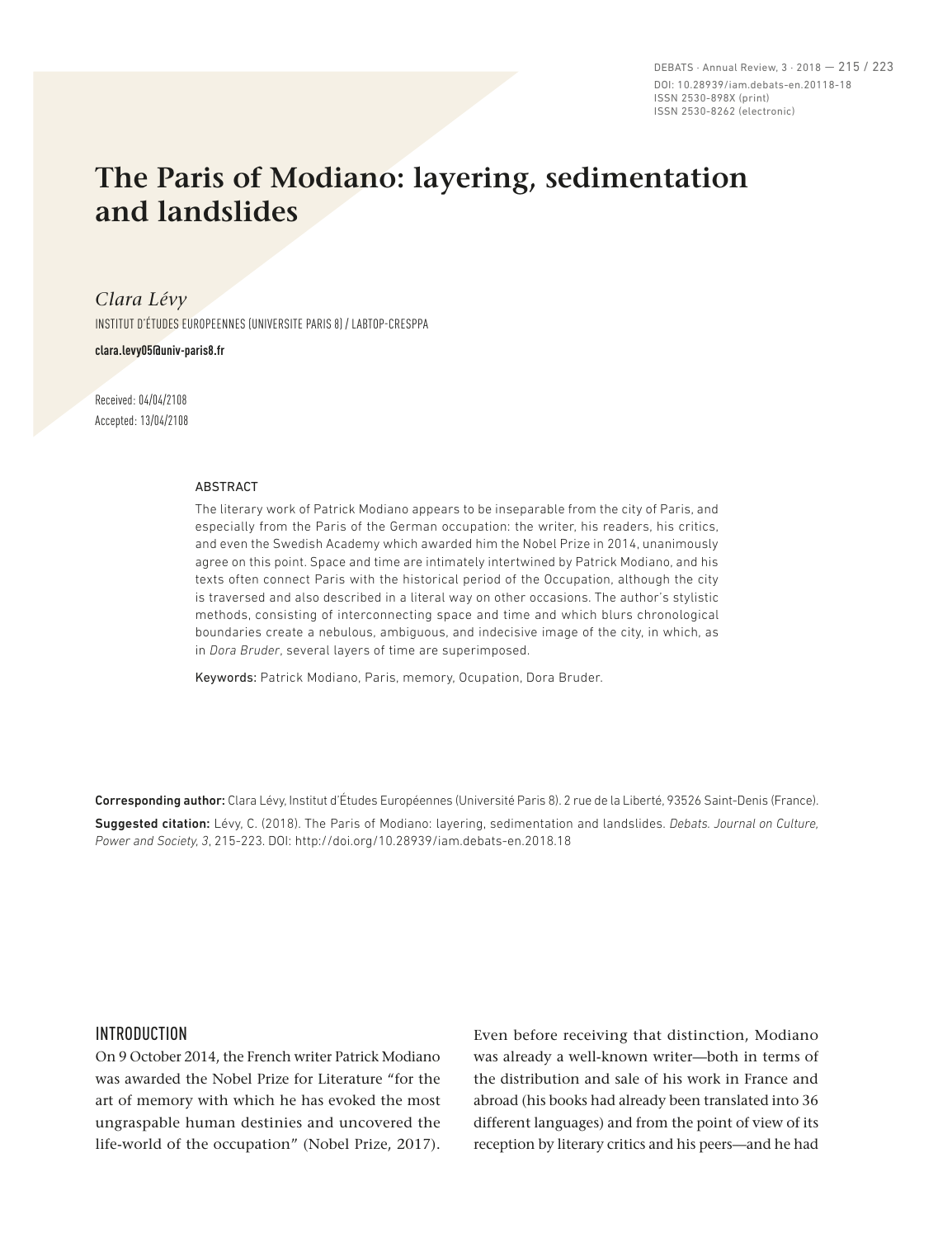received many prizes.**<sup>1</sup>** However, the Nobel Prize clearly represents the definitive consecration of a writer's career (Ducas, 2013). When granting him the prize, the Swedish Academy emphasised the repetition of several themes in Modiano's literary texts, ones that had certainly already been identified much earlier by his readers and critics. Of note, among these areas, Paris was mentioned as a very specific category of its own. In fact, the 'facts' section dedicated to Modiano on the Nobel prize website states that the main themes that stand out in his work are "memory, oblivion, identity, and guilt. The city of Paris plays a central role in his writing [...] At times, Patrick Modiano's stories are based on his own experience or on interviews, newspaper articles, or his own notes" (Nobel Prize, 2017). Therefore, no matter how central Paris is in Modiano's work, it is not only a theme [for him] but rather, the city plays a pre-eminent role in his work because he considers it a participant in the creation.

Undoubtedly, there is a fairly wide consensus among specialists in Modiano's work, who consider that Paris cannot be reduced only to a minor or secondary decorative category in the writer's work.

> [Modiano is synonymous with Paris. Think of the author's solemn declaration at the end of a preface presenting a personal selection of texts about the French capital: "*Nous voulions faire peau neuve alors que sur notre peau, justement, était inscrit ce tatouage indélébile: Paris. À toi. Pour toujours*" {We want to graft a new skin upon the old one, precisely, where

there was already an indelible tattoo: 'Paris. To you. Forever'} (Modiano, 1987). The enormous importance of this city in Patrick Modiano's work was soon recognised [...]. Virtually all his novels are set in Paris and, where some or all of the story is set elsewhere (*Villa Triste, Vestiaire de l'enfance*  [Childhood closet], *Dimanches d'août* [August Sundays], *Du plus loin de l'oubli* (Out of the Dark), *Des inconnues* [The unknowns] and other texts), the author compares the places described with spaces in the French capital] (Zelinsky, 2012, p. 359).

On the other hand, in the brief and very general presentation dedicated to Modiano on the website of his publisher, Gallimard, the term most cited is 'Paris', where it appears twice within just few lines:

> [Patrick Modiano, born in 1945, is one of the most talented writers of his generation. An explorer of the past, he revives the atmosphere and details of places and past times with extreme precision, such as Paris in the occupation in his first novel, *La Place de l'étoile*, published in 1968. In *Catherine Certitude*, he transports us into the world of a strange girl with a strange name, who grows up in the Parisian district of Gare du Nord in the 1960s] (Gallimard, 2014).

The central space that Paris occupies in Modiano's work**<sup>2</sup>** has been meticulously documented by literary critics, both in the general and literary press and in academic publications. Paris is usually considered a fully participatory recurring character in Modiano's texts,**<sup>3</sup>** although the Swedish Academy goes further and practically considers

<sup>1</sup> The page dedicated to Modiano on the website of his publisher, Gallimard, lists the awards and distinctions he has collected since the beginning of his career: the Roger Nimier Prize, in 1968; the Felix-Fénéon Prize, in 1969; the Grand Prize of the French Academy, in 1972; the Booksellers' Prize, in 1976; the Goncourt Prize in 1978; the Grand Prize of the Prince Pierre Foundation of Monaco, in 1984; the Paul-Morand Literature Grand Prix of the French Academy, in 2000; and the Simone and Cino del Duca Foundation World Prize, in 2010. However, Gallimard's website does not mention these prizes: the Relay Prize, in 1990, for *Voyage de noces* (*Honeymoon*); the Jean-Monnet Prize for European Literature in the department of Charentes, in 2002, for *La petite bijou* (*Little Jewel*); the BnF-Prize Marguerite Duras Prize, in 2011, for his whole body of work; and the Austrian Prize for European Literature, in 2012, for his whole body of work (Gallimard, 2014).

<sup>2</sup> In reality, this centrality only occurs in some of the writer's work, but the Modiano–Paris association has always been so dominant that it has been incorporated into the author's whole literary body.

<sup>3</sup> "*Le Paris des années 40 ou des années 60 devient comme le deuxième personnage de ses textes, qu'il revisite en privilégiant les non-quartiers, ces zones parisiennes comme neutres, excentrées et perdues, où se cacheraient des personnages romanesques et dangereux, et autant de secrets qu'il lui faudra découvrir*" [The Paris of the 1940s or 1960s becomes like a second character in his texts, which the author revisits by privileging the 'nonneighbourhoods'; these are like neutral, peripheral, and lost Parisian places where fictional and dangerous characters would be hidden, as well as many secrets that will have to be discovered] (Kaprièlian, 10 September 2014).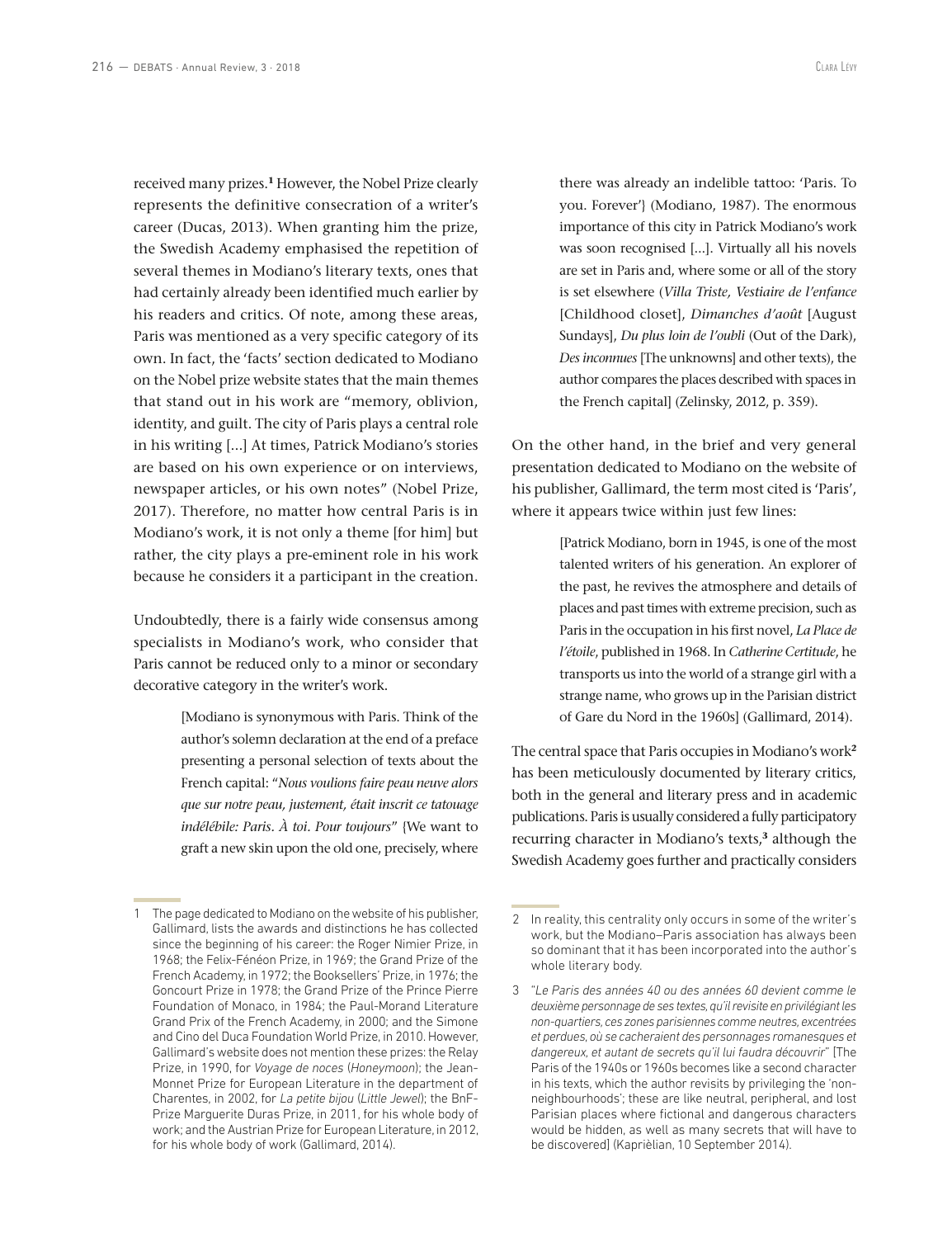Paris as co-creator in his work. Therefore, here we focus on the place that Paris occupies in Modiano's texts, insisting on the idea that, as is often the case for this writer, this city is treated in a literarily diffuse way, confused and uncertain, especially thanks to a process in which he interweaves space and time and blurs chronological boundaries. To show this, we will first analyse the nature of the unique link Modiano has forged between Paris and his books throughout his career. Then we will specifically look at the Paris of the occupation: here space and time are inseparable in Modiano's work, and Paris seems to be analogously united to the historical era of the Second World War, even though the author also traverses and describes the city, in literary terms, in other periods.

## THE ANALOGOUS LINK BETWEEN PARIS AND MODIANO'S TEXTS

Right after the Nobel Prize was announced, an article about Modiano clearly highlighted how the presence of Paris predominates in his texts: "*Le destin de l'auteur français, qui vient de recevoir le prix Nobel de littérature, est lié à la capitale. Son histoire personnelle et celle de ses personnages dressent une cartographie de Paris*" [The fate of the French author, who has just received the Nobel Prize for literature, is linked to the capital. His personal history and that of his characters draw a map of Paris]**<sup>4</sup>** (Doiezie and Chissey, 10 October 2014). This concept of cartography or cadastre is repeated again and again in relation to Modiano's work, particularly in academic analyses devoted to him. "*En continuant notre lecture intertextuelle, on constate que les personnages des romans de Modiano parcourent très souvent la ville à pied. Ces sorties à pied offrent l'occasion à l'auteur, soit de décrire les quartiers parisiens, soit de projeter une image vivante et réaliste de la capitale avec «ses rues et ses places»*" [These walking tours provide an opportunity for the author, either to describe the Parisian districts, or to project a living and realistic image of the capital with "its streets and squares"] (Litsardaki, 2009). In fact, one can state that in Modiano's work "*todo es real y*  *patente y está medido. Modiano es un geómetra [...], frecuenta las avenidas más sombrías; es el escritor de París*" [everything is real, patent, and measured. Modiano is a surveyor who frequents the darkest of avenues; he is the writer of Paris] (Enzine, 1995, p. 20). In an interview printed in the 9 October 2014 edition of the newspaper *Libération*, Alice Kaplan, director of the French department of Yale university (where part of her teaching focuses on Modiano), explains that in this regard "*la précision des références parisiennes qui émaillent ses livres, tous ces noms de rues, ces adresses, qui captent si bien les ambiances de ces différents quartiers, qu'il faut sans doute avoir visité Paris au moins une fois pour tout saisir*" [with the precision of the Parisian references that adorn his books, all these street names, these addresses, which capture so well the ambiances of these different neighbourhoods, undoubtedly you would have to have visited Paris at least once to be able to grasp everything]**<sup>5</sup>** (Franck-Dumas, 9 October 2014), thus creating obstacles to the reception of his texts abroad, particularly in the United States.

The difficulty for readers who are unfamiliar with Paris is further increased because of the very close entanglement between time and space in Modiano's texts. In fact, Modiano's Paris very frequently refers to the superimposition of different versions of itself, indisputably similar ones, although each is out of phase with the others, and not only chronologically—also in three different time periods: the Paris of the occupation, the Paris of the 1960s, and finally, contemporary Paris. In other words, the spatial coordinates of Modiano's Parisian territory only make sense when they intimately intersect

<sup>4</sup> It should be noted that the article is accompanied by an infographic, that is, an interactive map of Paris which marks certain places where, if the reader clicks on them, Modiano's work corresponding to the area appears.

<sup>5</sup> In a clearly less favourable and rather more ironic—even cutting—register (for which he was later reproached), shortly before Modiano received the Nobel Prize, an article by Eric Chevillard, a literary critic at *Le Monde*, gave an account of Modiano's last book, *Pour que tu ne te perdes pas dans le quartier* (So You Don't Get Lost in the Neighborhood) thus: "*Elle se vérifie ici encore et le lecteur a parfois l'impression de suivre un itinéraire scrupuleusement détaillé plutôt que de lire un roman. A recommander aux touristes en visite dans la capitale. Sans compter qu'un livre dans le vent d'automne se replie beaucoup plus facilement qu'un plan*" [It is true here again and the reader sometimes has the impression of following a scrupulously detailed itinerary rather than reading a novel. I recommend it to tourists visiting the capital. Not to mention that a book folds much more easily in the autumn winds than a map does] (Chevillard, 2 October 2014).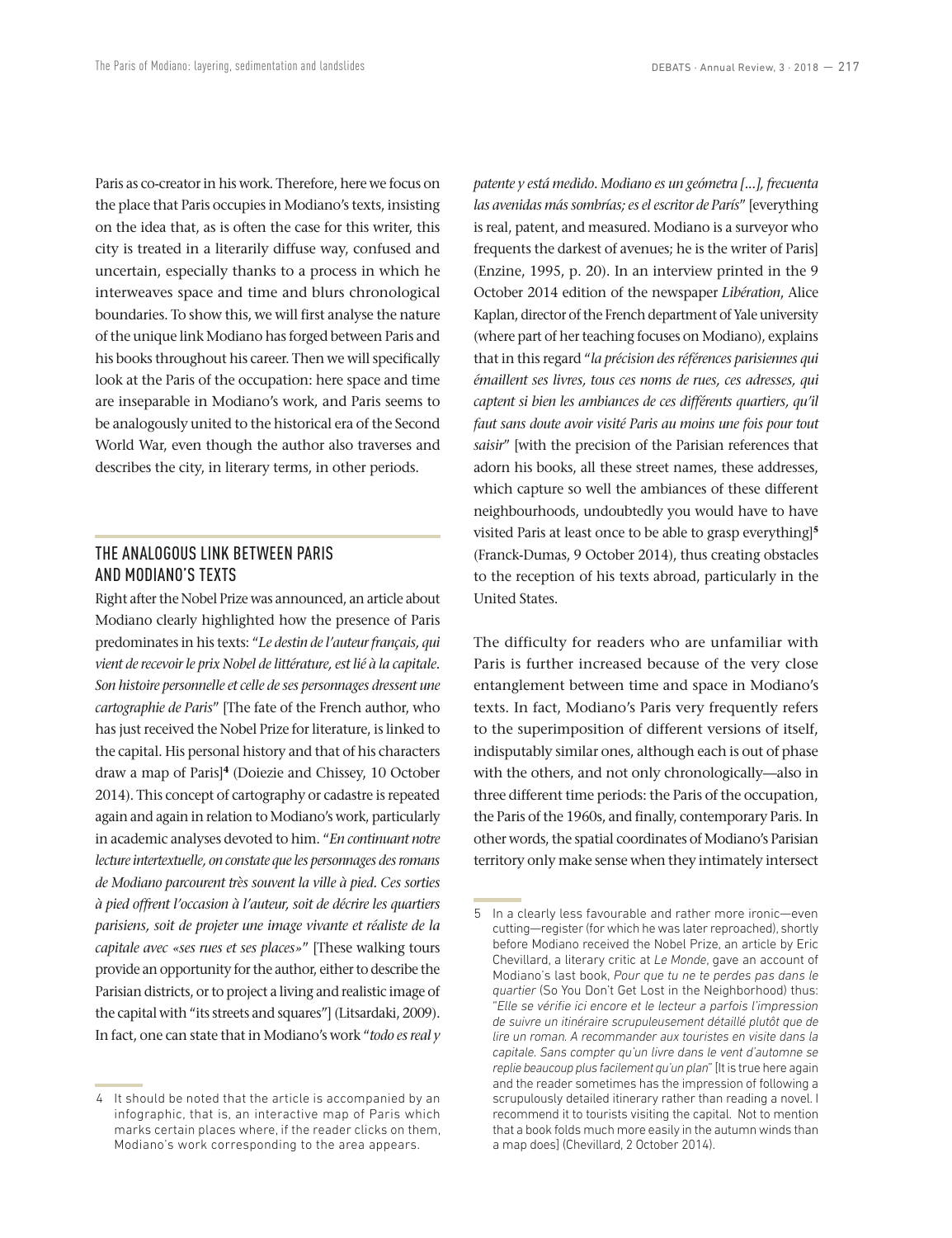with the temporal coordinates of these three periods. One of the peculiarities of Modiano's writing is that these periods are presented not only as successive, but also as being interrelated.**<sup>6</sup>** Therefore, the Parisian space which is literarily reconstructed by Modiano contains strata that refer to specific historical periods, like sediments layered upon one another. However, they also sit like landslides which blur the contours of these different periods and so that they could even become confused with one other:

> [On many occasions, authors seem to distribute Paris between two different times and several periods. In the case of Modiano, the collision between the Paris of today and the one of the occupation—which belongs to the past—is a recurrent phenomenon in his body of work] (Litsardaki, 2009).

In his acceptance speech for the Nobel Prize for Literature given in Stockholm on 7 December 2014, Modiano himself addressed the centrality of Paris in his work. In particular, he placed it within the context of other literary work linked to specific cities. Thus, he cited several authors who are associated by collective memory and literary history with specific cities: Balzac and Paris, Dickens and London, Dostoevsky and St. Petersburg, Nagai Kafu and Tokyo, and Hjalmar Söderberg and Stockholm. Notwithstanding, Modiano has also established a very strong and practically analogous link, on the one hand between Paris and the period of the occupation,**<sup>7</sup>** and on the other, as he stated

7 "*Axée sur l'intériorité, la répétition et la nuance, son œuvre romanesque se rapproche d'une forme d'autofiction par sa quête de la jeunesse perdue. Elle se centre essentiellement sur le Paris de l'Occupation et s'attache à dépeindre la vie d'individus ordinaires confrontés au tragique de l'histoire et agissant de manière aléatoire ou opaque*" [Focused on interiority, repetition and nuance, his novels approach a form of autofiction in his quest for his lost youth. It primarily focuses on the Paris of the occupation and is dedicated to depicting the lives of ordinary people confronted with the tragedy of history and who behave in random or opaque ways] (Wikipedia, 2017). Therefore, note that the link between Modiano and Paris is systematically mentioned by the Swedish Academy, in press articles, in academic research, and by the writer himself.

in his speech, "*Je suis comme toutes celles et ceux nés en 1945, un enfant de la guerre, et plus précisément, puisque je suis né à Paris, un enfant qui a dû sa naissance au Paris de l'Occupation.*" [Like everyone else born in 1945, I was a child of the war and more precisely, because I was born in Paris, a child who owed his birth to the Paris of the occupation.]**<sup>8</sup>** Here, Modiano broadly develops the idea of the darkness of the Paris occupation, veiled, blurred and confused,**<sup>9</sup>** and yet absolutely inseparable both from his own existence (in the strict sense of the term: his birth) and from his literary creation. "*Voilà pourquoi le Paris de l'Occupation a toujours été pour moi comme une nuit originelle. Sans lui je ne serais jamais né. Ce Paris-là n'a cessé de me hanter et sa lumière voilée baigne parfois mes livres.*" [That is why for me, the Paris of the occupation was always a kind of primordial darkness. Without it I would never have been born. That Paris never stopped haunting me, and my books are sometimes bathed in its veiled light.] (Modiano, 2015). He emphasises the importance of Paris as literary material: "*La grande ville, en l'occurrence Paris, ma ville natale, est liée à mes premières impressions d'enfance et ces impressions étaient si fortes que, depuis, je n'ai jamais cessé d'explorer les «mystères de Paris»*" [The city – as it happens Paris, the city of my birth – is linked to my very first childhood impressions, and these impressions were so strong that I have been constantly exploring the 'mysteries of Paris' ever since] (Modiano, 2015). His speech perfectly corresponds to the literary resources Modiano uses: the superimposition of space (Paris), a historical period (the occupation), and personal time (childhood, and its accompanying socialisation which so marked him that he has incorporated it into a lot of his literary production).

Here we can make several observations. First, although Modiano's parents met during the occupation and therefore we can say that without the occupation this

<sup>6</sup> This explains why the term *palimpsest* is mentioned so frequently when characterising Modiano's texts. This term was originally used to describe a parchment whose first written text is scratched out or cleaned off and is then reused to write a new text, with the original text remaining totally or partially visible under the new one.

<sup>8</sup> The importance of the occupation in Modiano's work was also mentioned by the permanent secretary of the Swedish Academy, Peter Englund, when announcing the award of the Nobel to Modiano: "*pour son art de la mémoire avec lequel il a fait surgir les destins les plus insaisissables et découvrir le monde vécu sous l'Occupation*" [For the art of memory with which he has evoked the most ungraspable human destinies and uncovered the life-world of the occupation] (Englund, 2014).

<sup>9</sup> Effectively, this is stated in his literary texts, as we will see later.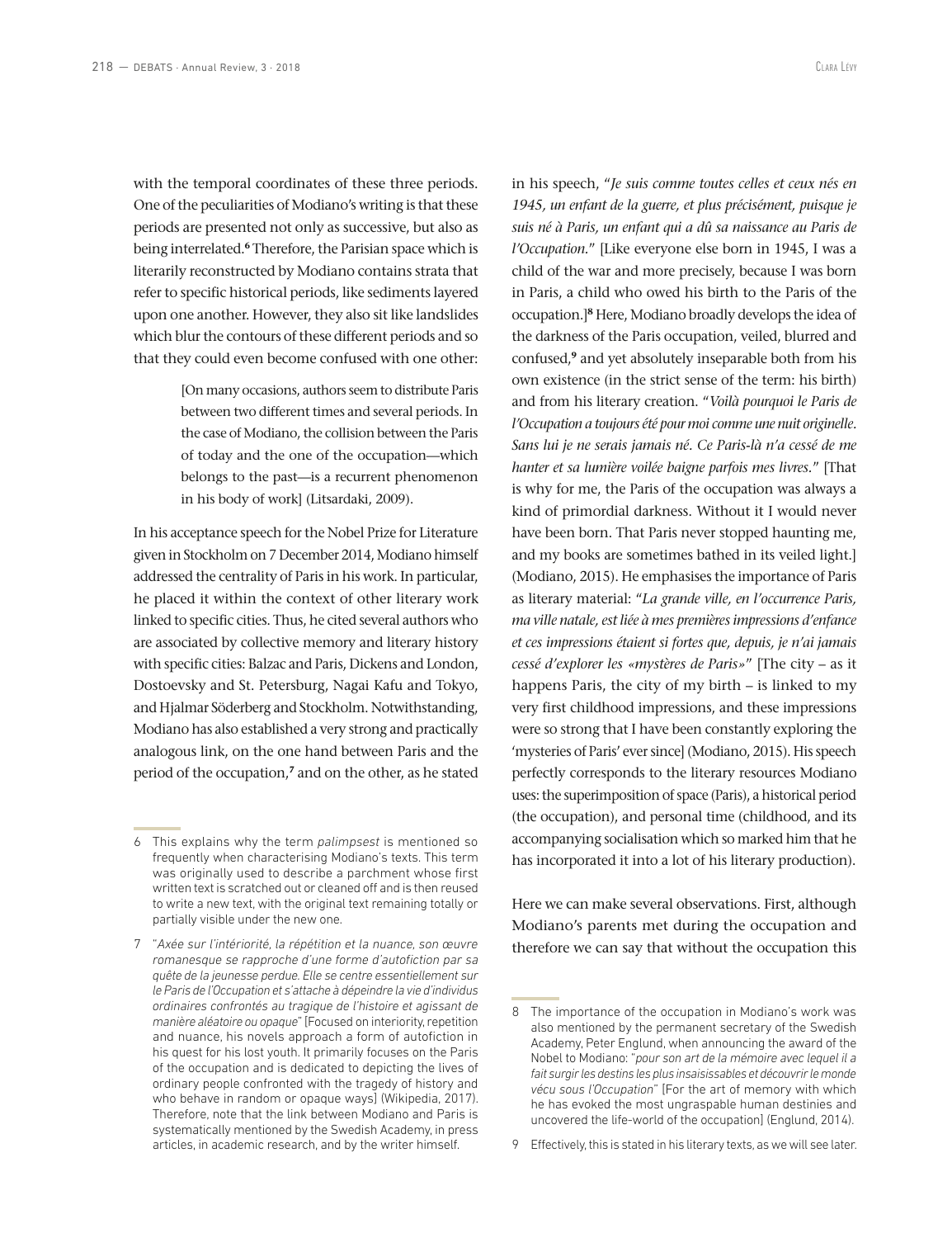couple would never have got together, and their son would not have been born, it is not exactly true that Paris was Patrick Modiano's birthplace. In fact, he was born on 30 July 1945 in Boulogne-Billancourt. Of course, this deviation is as minor as it is understandable: Boulogne is a city on the outskirts of Paris and, evidently, the capital is much more prestigious and influential. However, this small alteration of reality further reinforces the link between Modiano's biographical trajectory and Paris; because this link is deliberately forced, it is key to understanding the omnipresence of this city in Modiano's literary texts. Second, Modiano intentionally links exclusively to the Paris of the period of the occupation, although, as we have already pointed out, both the Paris of the 1960s and the contemporary Paris of today are also very present in his work, albeit less frequently than the 1940s Paris. Thirdly, when Modiano presents Paris, he insists on its associated mystery by using expressions such as "*nuit originelle*" [primordial darkness] and "*lumière voilée*" [veiled light], as well as referencing the title of Eugène Sue's work, *Les Mystères de Paris* (*The Mysteries of Paris*),**<sup>10</sup>** which refers to a broader characteristic of Modiano's work, in which he almost always leaves an unresolved enigma.**<sup>11</sup>**

#### THE MYSTERIES OF PARIS DURING THE OCCUPATION

This strong link between Paris, the occupation, and mystery is the essence of many of Modiano's texts. Thus, the period of the occupation becomes the historical background for a lot of his novels.**<sup>12</sup>** Jesper Svenbro**<sup>13</sup>**, one of the 18 members of the Swedish Academy, who oversaw Patrick Modiano's award presentation in Stockholm in December 2014, began his speech with a paragraph taken from Modiano's novel Livret de famille [Family vignettes] (1977) which is very often quoted:

> [I was only twenty, but my memory preceded my birth. I was sure, for example, of having lived in the Paris of the occupation, since I remembered certain characters of that time and minute and disturbing details of those not mentioned in the history books. Yet I tried to fight against the gravity that pulled me back and I dreamt of freeing myself from a poisoned memory] (Modiano, 1977).

Next, Svenbro pointed out that "*Il n'était clairement pas facile, au milieu des années 1960, de faire accepter la réalité de l'Occupation. Mais Modiano, courageusement et de manière indépendante, a accepté ce défi dans ses trois premières nouvelles*" [It was clearly not easy, in the mid-1960s, to accept the reality of the occupation. But Modiano, bravely and independently, accepted this challenge in his first three novels.].**<sup>14</sup>** In fact,

- 13 Svenbro is an expert in Greek mythology and antiquity who has worked in France for his entire professional career. Until recently he was the research director at the French National Centre for Scientific Research.
- 14 These novels by Modiano did not appear in the mid-1960s, but rather in 1968, 1969, and 1972. But one must recognise that, even then, the myth of a collectively-resistant France remained very strong. According to Lecarme, [the image of the France of 1940–1944 (an image confirmed or intensified in *La ronde de nuit* and *Les boulevards de ceinture*) was abhorrent to French readers in 1968. All of Modiano's characters speculators, swindlers, failed actresses, journalists, or aspiring writers—are lost children that France strives to deliver to the German invaders. Modiano was the first, in Charles de Gaulle's France, to describe an antisemitic and xenophobic France that was supportive of Pétain and Maurras, and in which all the power was given to the *Police des Questions Juives* {the 'Police for Jewish issues', who investigated citizens' Jewish status}. Of course, some {people} were resistant, but these were double agents who rubbed shoulders with the strongest] (Lecarme, 2015, p. 49).

<sup>10</sup> Initially published as a serialised saga between 1842 and 1843, this novel presents life in Paris, not from the point of view of high society, but from that of its people and, therefore, describes the misery that reigns in the city. It is far removed, both by its content and by its form, from the work Patrick Modiano.

<sup>11</sup> Modiano's work very often ends without solving the opening mystery (and sometimes, on the contrary, expands it by adding secondary mysteries to it). Sometimes they are like detective novels, particularly those by Georges Simenon, because of their investigative dimension: the narrator is usually a sleuth who, while trying to solve an initial mystery, frequently adds a series of new mysteries—all related to the first—without ever solving the initial one.

<sup>12</sup> The occupation also takes the central role of the film *Lacombe Lucien* (*Lacombe, Lucien*), whose screenplay was written by Modiano with Louis Malle and which was nominated for an Oscar for the best foreign film in 1974. This film was also cited in Jesper Svenbro's speech to the Swedish Academy about Modiano.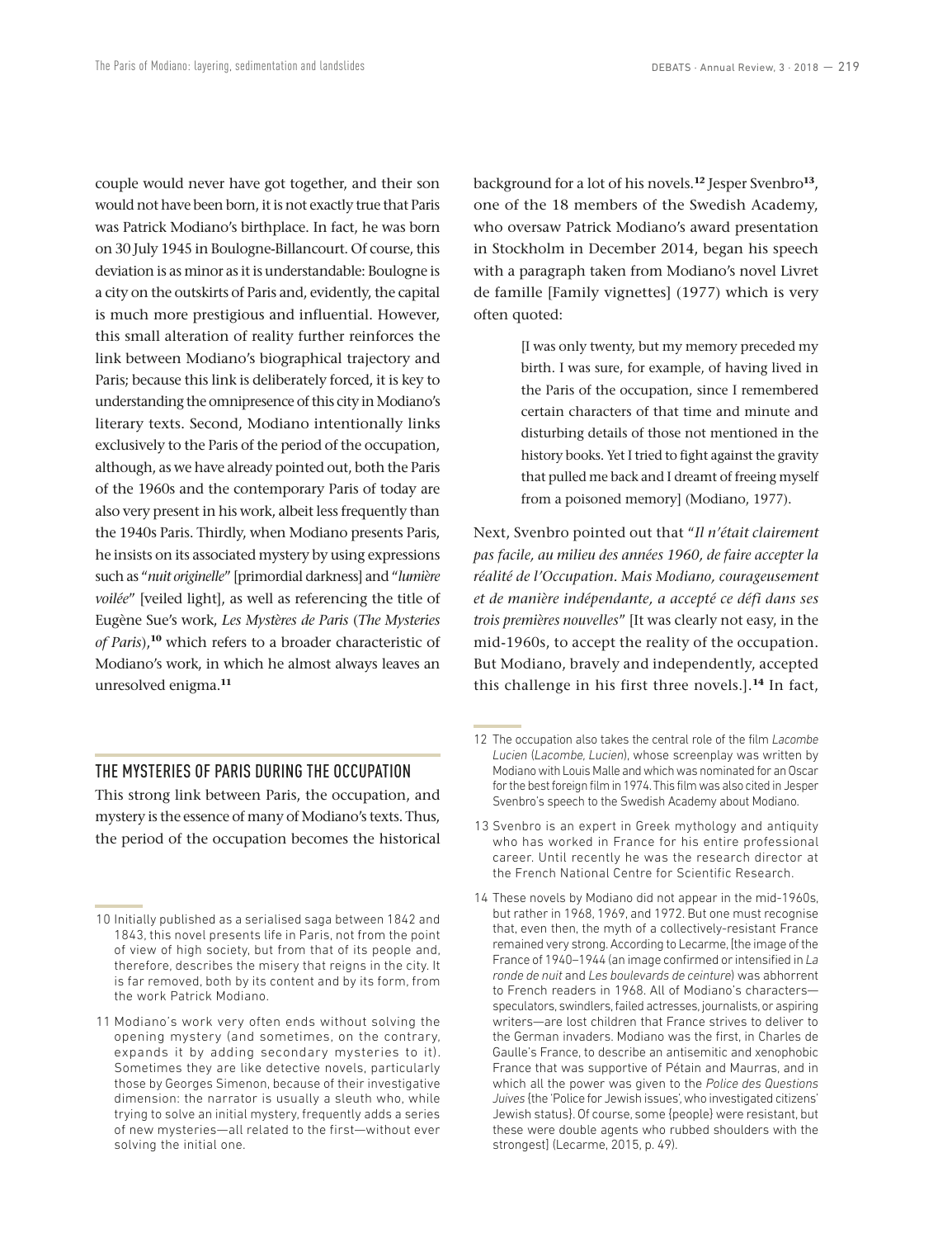in Modiano's case, one can refer to T*he Occupation Trilogy* comprising *La Place de l'Étoile*, *La ronde de nuit* (*The night watch*), and *Les boulevards de ceinture*  (*Ring roads*). The Paris of the occupation is again subsequently provides a partial context for *Dora Bruder*. **<sup>15</sup>** Even though these four Modiano texts are often compared to work by Marcel Proust or Georges Perec (despite their immeasurable stylistic differences**<sup>16</sup>**) they are less permeated with memory and the search for lost time than they are infused with forgetfulness or amnesia (related to the aforementioned subjects of dizziness, indecision, and instability). Together this renders a hollow identity and explains that impression of mystery, unease, or confusion that characterises Modiano's texts—although he would very soon stop basing the historical context of his work exclusively on the occupation. In fact, in spite of everything, it would continue to appear, as it always had, as an

[original matrix [...]. Not that it repeats itself identically or is like an encyclopaedia, but its qualities and attributes are constantly transferred, sometimes even grafted, onto the present. It is with {the occupation} alone that Modiano, a writer so reluctant to use excess metaphor, summons all these analogical imbalances: an arrest becomes a raid, small groups represent collaborators or resistance fighters, and following someone is to pursue them. A job interview may be reminiscent of an interrogation, filling out a form amounts to providing information as an informant, a trace left in the past can serve as condemnatory evidence in an indefinite Kafkaesque trial. Apartments are occupied as if by force, inhabited by characters in transit, ready to flee, leaving their belongings in suitcases] (Decout, 2015, p. 7).

In his eponymous work about *Dora Bruder*, a young Jewish woman who disappeared in 1941, the usual space–time borders become, once again, diffuse and blurred (Modiano, 1997). The text is devoted entirely to trying to reconstruct that young woman's trajectory, to try to understand why she fled twice during the occupation before being stopped by the French police and, later, deported.

> [From 1988, fascinated by the case of Dora Bruder, a teenage girl deported in 1942 from France to Auschwitz, {Modiano} conducted an investigation that would produce a generic hybrid, *Dora Bruder.* This biographical sketch, based on archives and testimonies, as well as research (Modiano 'worked' with Serge Klarsfeld), is also a partial autobiography and a romanticised drift. If the communication of this evidence, without commenting {on it}, leaves the reader emotionally charged, it is nonetheless a melancholic gesture, largely because it is doomed to remain incomplete. The investigation is hampered by the disappearances which the text continually refers to: the oblivion, destruction, or inaccessibility of the archives, the demolition of buildings, and the death of

<sup>15</sup> [Contrary to the accepted idea, Modiano departed very quickly (in the space of three books) from the 'dark years', although the book that generated the most consensus and admiration was *Dora Bruder*, in 1997. {On the other hand} he removed the whole of *The Occupation Trilogy* from his collection {published by} Quarto] (Lecarme, 2015, p. 50 and p. 56).

<sup>16</sup> In reality, what brings him closer to these two writers is both the theme of disappearance, so dear to Georges Perec, and that of memory. During his Nobel Prize acceptance speech, Modiano emphasised the following: "*Vous avez eu l'indulgence de faire allusion concernant mes livres à « l'art de la mémoire avec lequel sont évoquées les destinées humaines les plus insaisissables. » Mais ce compliment dépasse ma personne. Cette mémoire particulière qui tente de recueillir quelques bribes du passé et le peu de traces qu'ont laissé sur terre des anonymes et des inconnus est elle aussi liée à ma date de naissance : 1945. D'être né en 1945, après que des villes furent détruites et que des populations entières eurent disparu, m'a sans doute, comme ceux de mon âge, rendu plus sensible aux thèmes de la mémoire et de l'oubli*." [you were kind enough to allude to "the art of memory with which he has evoked the most ungraspable human destinies". But this compliment is about more than just me. It is about a peculiar kind of memory, which attempts to collect bits and pieces from the past and the few traces left on earth of the anonymous and the unknown. And this, too, is bound up with my year of birth: 1945. Being born in 1945, after the cities had been destroyed and entire populations had disappeared, must have made me, like others of my age, more sensitive to the themes of memory and oblivion]. This comment also, especially, applies to Perec although he was born a decade before Modiano, in 1936.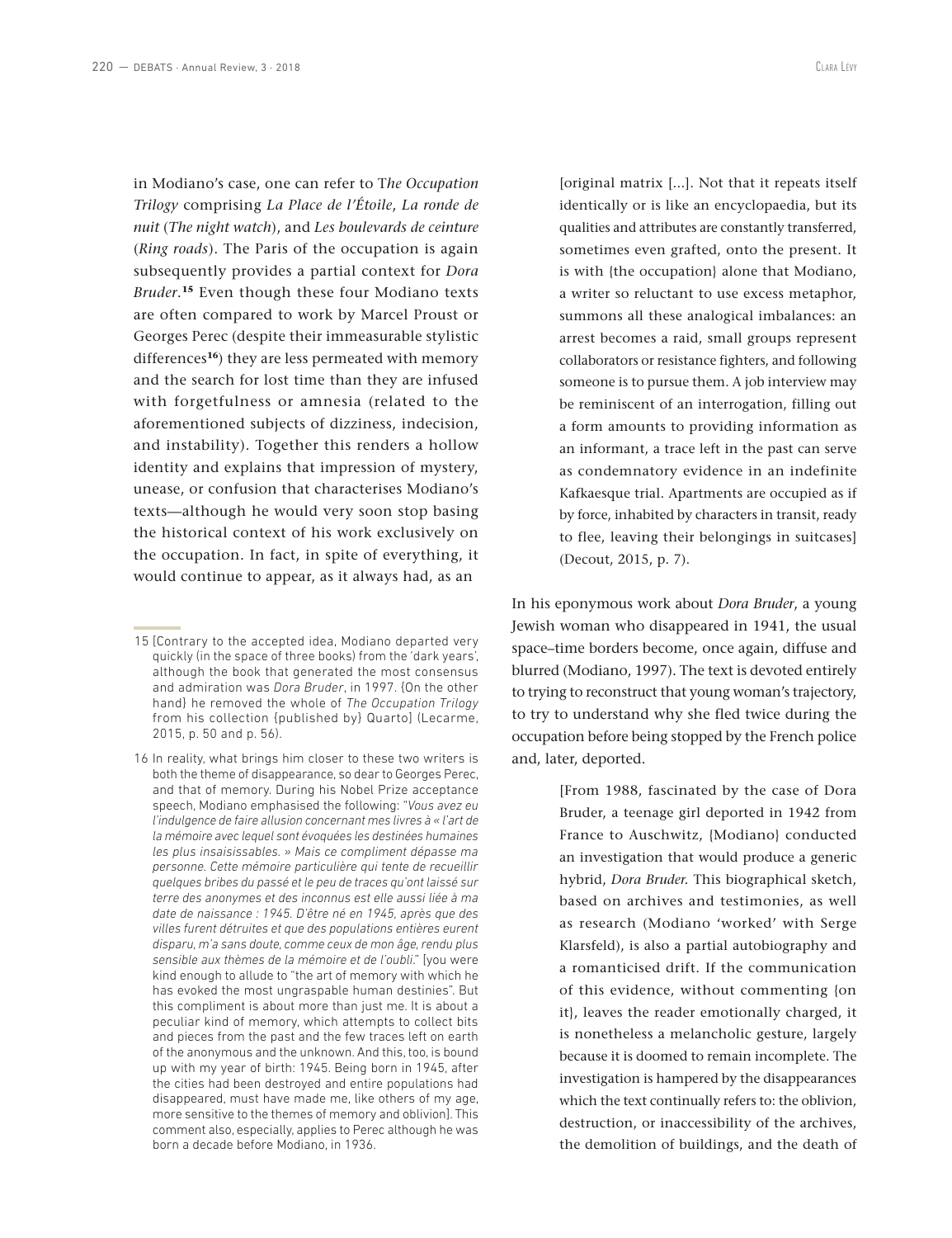witnesses and contemporaries. Still, other traces remain in the palimpsest of history to signify the permanence of its violence. An old map of Paris marks a cemetery which was opposite the boarding school in which Dora had hidden: Modiano reminds us that a thousand victims guillotined in the Reign of Terror ae buried there in a mass grave] (Dambre, 2010, p. 99–100).

We can use *Dora Bruder* to update the precise way in which the different periods are entangled and fused in the Paris that Modiano recreates literarily. In fact, an overlapping impression of a Paris from different periods emerges from several passages, especially from the book's last page:

> [Afterwards, the Paris in which I tried to find {Dora's} trace remained as deserted and as silent as that day {the day after Dora and her father were sent to Auschwitz, when there was a curfew in retaliation for an attack}. I walk through the empty streets. For me they stay that way, even in the evening when there are traffic jams and people rush into the subways. I cannot help but think of her and feel an echo of her presence in some neighbourhoods. The other night, {this happened} near the North Station] (Modiano, 1997, p. 144).

Hundreds of different names of Parisian places (streets, squares, gardens, stations, etc.) appear in Patrick Modiano's search for a trace of this tragically disappeared young woman, scattered, almost imperceptible and impalpable—and yet always evident in some spaces in Paris. It is precisely this aspect that explains why, in 1999 when Joanna Kilmartin translated *Dora Bruder* for publication in the United States, it became enriched with a paratext destined to turn it into a work that is more accessible to foreign readers, which modified

> [its status as a book, turning it into a biography, documentary evidence. Other elements of paratext which also contribute, in this edition, are the city plans for the 12th and 18th arrondissements, the former is decoratively reproduced on the front

and back cover: this book is not only about a person who really existed, but this life is also linked to a very specific urban space. By subtle narrative work, this sketch suggests the close interweaving of Dora and her Parisian 'habitat'] (Schulte, 2012, p. 527).

#### CONCLUSION

Paradoxically, although not all of Modiano's work is explicitly situated in Paris or the occupation, it inhabits and is inhabited by that period and by that space.

> [Thus, in thirty novels and stories, from *La Place de l'Étoile* (1968) to his very last, *Pour que tu ne te perdes pas dans le quartier* (published on 2 October [2014]), this writer has not stopped surveying a real or vanished Paris, devastated by men and time and haunted by the ghosts of memory, dragging us into its most neutral, grey, and peripheral areas—as a kind of mental geography, a metaphor of the obscure regions of the unconscious where all that is repressed would hide] (Kaprièlian, 26 October 2014).

In an extremely original way for a literary work, Modiano's art has helped to shape, in part, Parisian urban space: not only the Paris he constructs in his texts, but also, the texts themselves—especially *Dora Bruder*—also contribute to producing Parisian space. The interweaving of different periods and real or prosaic geographical realities culminated on 9 January 2015 not in literature, but rather, in the real [French] capital of today. In a public tribute to Patrick Modiano given at the Théâtre de la Ville, the mayor of Paris, Anne Hidalgo, announced that a promenade in Paris would soon be named in honour of Dora Bruder. Indeed, on 1 June [2015] and in Patrick Modiano's presence, the Paris City Hall inaugurated this promenade where the Bruder family had lived many decades before, between Rue Leibniz and Rue Belliard. It was described thus:

> [Six months after his expressive acceptance of the Nobel Prize in Stockholm, the writer was once again moved on Monday 1 June, at the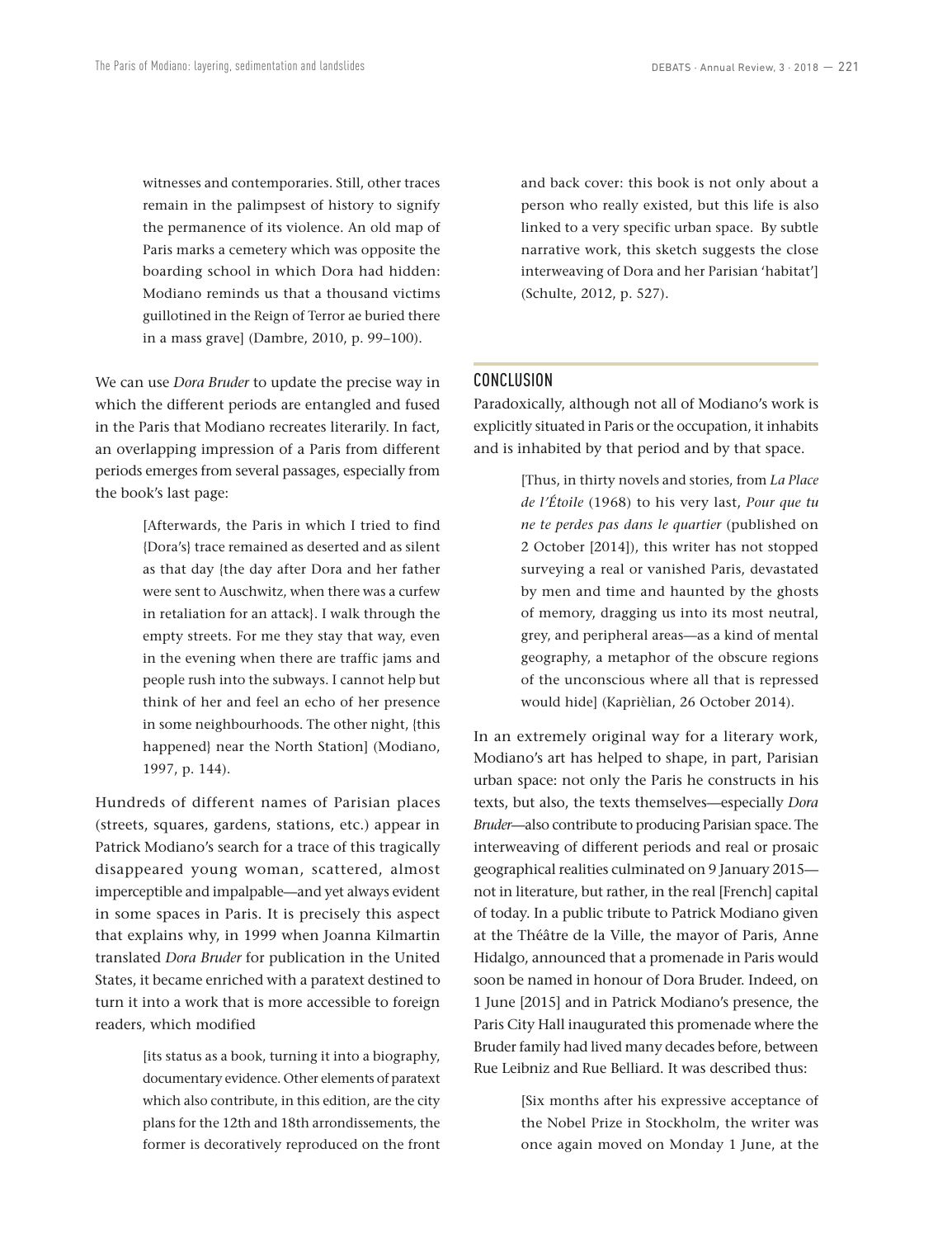inauguration of the Dora Bruder promenade, in the 18th arrondissement of Paris. Before a small group of privileged Parisians, members of Dora Bruder's family, schoolchildren, and Jewish representatives from over the world, Modiano found simple and fair words to revive the space of the moment this Jewish girl was deported to Auschwitz in September 1942. That 16-year-old fugitive, who he snatched from oblivion and anonymity in his most poignant book, soberly titled *Dora Bruder* (Gallimard, 1997), was a girl from the neighbourhood, recalled Modiano: {Her parents were married at the town hall of the 18th arrondissement, she went to the school whose façade we can still see, she attended another school a little further up the hill, she lived with her parents in Rue Lamarck, off of Boulevard Ornano}, the novelist emphasised. {Her grandparents lived "a few meters from us"}. [...] Today, {Dora Bruder becomes a symbol}, declared Modiano. {She now represents the memory of the city where thousands of children and adolescents left France to be killed in Auschwitz, those whose

faces we can still see because Serge Klarsfeld tirelessly collected their photographs in his book, *Mémorial* [*Le mémorial des enfants juifs déportés de France*, FFDJF, 1994, {Memorial of Jewish children deported from France}]] (Cosnard, 1 June 2015).

It is rare enough that a street, avenue, square, or walkway is named after a writer, but this is unheard of for one of their characters, even if it is someone who was real. Patrick Modiano's work had already removed Dora Bruder from the anonymity and oblivion Nazi abuses had plunged her into. With the naming of this promenade after her, she had gone a stage further. In the same way, as the Nobel Academy put it, Paris almost participates in the creation of Modiano's work; [Dora Bruder] now almost participates in the creation of Parisian space, because this promenade now bears her name in explicit reference to Modiano's text. The Parisian space is etched into Modiano's work and, from now on, one of his pieces of work is stamped onto the Parisian space. In this case there is also a landslide between the literary and urban terrains, which feed into each other until they completely overlap.

### BIBLIOGRAPHIC REFERENCES

- Chevillard, E. (2 October 2014). Patrick Modiano, créateur d'ambiance. *Le Monde littéraire*. Accessed on the 26th of September 2017 at http://www.lemonde.fr/livres/article/2014/10/02/createur-d-ambiance\_4499467\_3260.html
- Cosnard, D. (1 June 2015). Patrick Modiano: «Dora Bruder devient un symbole». *Le Monde*. Accessed on the 26th of September 2017 at http://www.lemonde.fr/culture/article/2015/06/01/patrick-modiano-dora-bruder-devientun-symbole\_4644883\_3246.html
- Dambre, M. (2010). Mémoires de fils et mélancolie bipolaire. *L'esprit créateur, 50*(4), 97-109.
- Decout, M. (2015). Les intermittences du monde selon Patrick Modiano. *Europe, 1038*, 3-8.
- Doiezie, M., and Chissey, J. (10 October 2014). Patrick Modiano: le Paris retrouvé du Nobel. *Le Figaro*. Accessed on the 26th September 2017 at http://www.lefigaro.fr/livres/2014/10/10/03005-20141010ARTFIG00319-patrickmodiano-le-paris-retrouve-du-nobel.php
- Ducas, S. (2013). *La littérature: à quel(s) prix.* Paris: La Découverte.
- Englund, P. (2014). L'annonce officielle du Prix Nobel pour Patrick Modiano. Accessed on the 14th of July 2018 at https://www.youtube.com/watch?v=lg1ix8qauGY
- Enzine, J.-L. (1995). Patrick Modiano, l'homme du cadastre. *Le Magazine Littéraire, 332*, 63-64.
- Franck-Dumas, E. (9 October 2014). Alice Kaplan: on comprend l'oubli grâce à Modiano. *Libération*. Accessed on the 24th of October 2014 at http://next.liberation.fr/livres/2014/10/09/on-comprend-l-oubli-grace-a-modiano\_1118522
- Gallimard. (2014). Patrick Modiano. Accessed on the 24th of October 2014 at http://www.gallimard.fr/Contributeurs/ Patrick-Modiano
- Kaprièlian, N. (10 September 2014). Modiano, beau Nobel. *Les Inrocks.* Accessed on the 26th of September 2017 at http://www.lesinrocks.com/2014/10/09/actualite/patrick-modiano-beau-nobel-11528937/